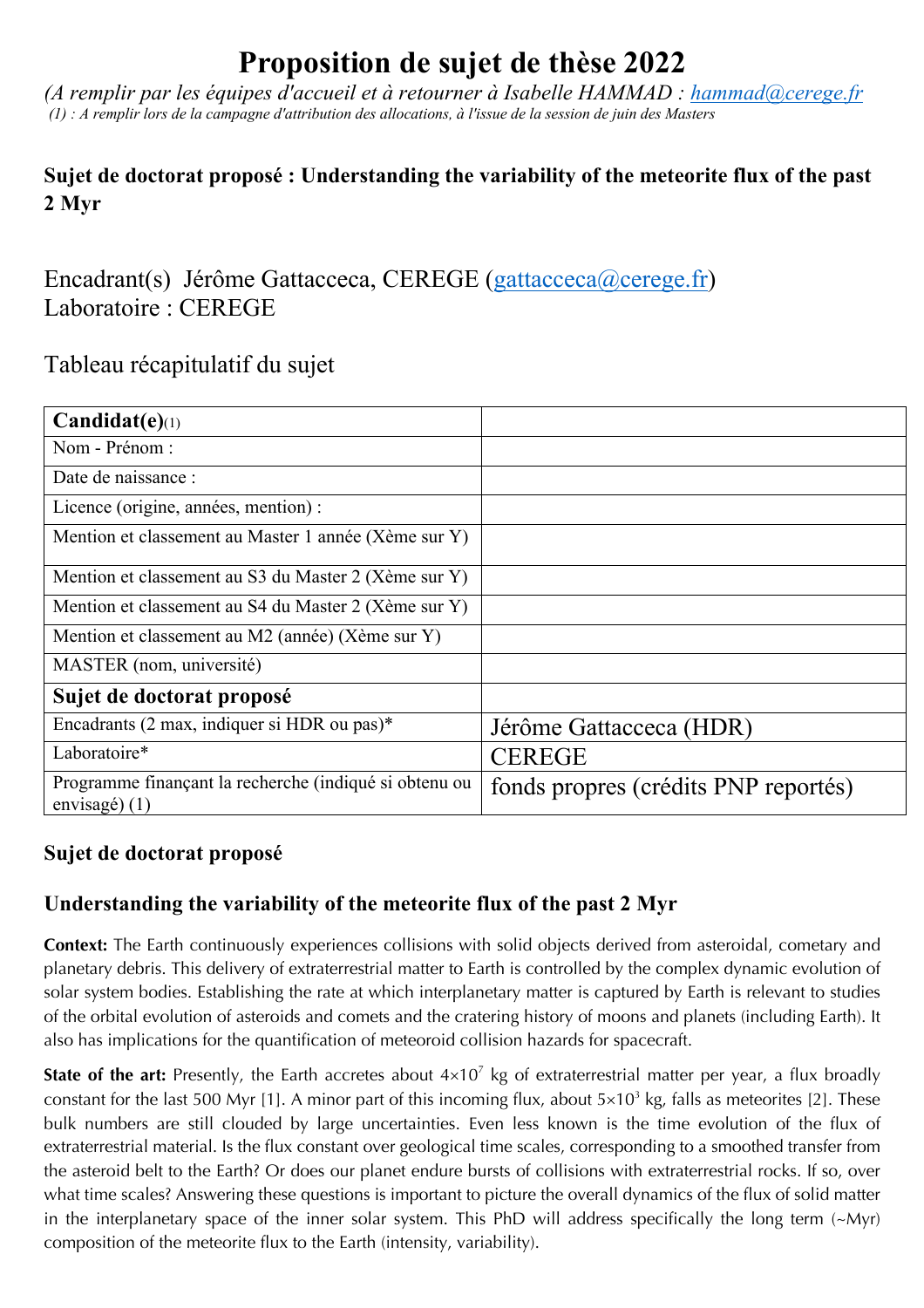**Proposed study:** The Atacama meteorite collection assembled by CEREGE over the years [3,4] offers a unique window on the meteorite flux over the last 2 Myr [5]. Studying the flux requires systematic field collection of meteorites, classification of all meteorites, identification of meteorites that are part of the same fall event (pairing), and estimating the terrestrial age of a subset of the meteorite collection. Our results from the El Médano area in the Atacama [5] suggests that the composition of the flux may have varied over the last 2 Myr (fig 2).



*Figure 2. Left) Cumulative terrestrial age distribution of meteorites from the El Médano area (Atacama desert, our data), other hot deserts, and Antarctica. Only the Atacama collection allows investigating the Myr time scale; right) H chondrite fraction (proxy to flux composition) in the Atacama collection (in red: number of meteorites per bin). Green dot: present day ratio (from the meteorite falls of the last 200 yr). Orange dot: non Atacama hot deserts (last 20 kyr). Figure adapted from [5]*

We will test this hypothesis by studying two meteorite collections assembled by CEREGE and private meteorite hunters: the Catalina and Calama collections. These collection areas are located 50 and 270 km away from the previously studied El Médano collection, and are therefore totally independent collections.

The terrestrial age of a subset of meteorites from these collections will be estimated by measuring their remaining concentrations in cosmogenic radionuclides ( $36$ Cl primarily, and  $10$ Be for the oldest ones) at CEREGE with the ASTER Accelerator Mass Spectrometer.

We will further constrain the dynamics of the meteorite transfer from the asteroid belt to the Earth by estimating the transfer times in space (Cosmic Ray Exposure age, CRE age) of a small selection of meteorites. This will be achieved by measuring the concentrations in the cosmogenic noble gas <sup>21</sup>Ne at CRPG with collaborators at CRPG (Nancy).

**Expected results:** Estimating the terrestrial age spectrum of the Calama and Catalina collections will provide a unique dataset to infer the long term  $(-2 \text{ Myr})$  meteorite flux. The measurements of CRE ages will provide for the first time the age spectrum for the extraction of meteorites from the asteroid belt over the last 2 Myr, providing a direct picture of the dynamics of their transfer from the asteroid belt to 1 AU. We will investigate the possible astronomical processes that could be responsible for the meteorite flux variability in collaboration with Dr. Alessandro Morbidelli (OCA, Nice).

#### **Techniques, methods and concepts that will be used during the PhD**

- collecting meteorites in the Atacama Desert (field work)
- meteorite classification (petrography, microprobe, etc)
- estimating terrestrial ages of meteorites by measurement of <sup>36</sup>Cl, <sup>10</sup>Be by Acceleration Mass Spectrometry (CEREGE)
- estimating CRE ages of meteorites by measurement of  $^{21}$ Ne (collaboration CRPG Nancy)

- understanding the astronomical processes responsible for the transfer of meteorites from the asteroid belt to the Earth (collaboration A. Morbideli, OCA Nice)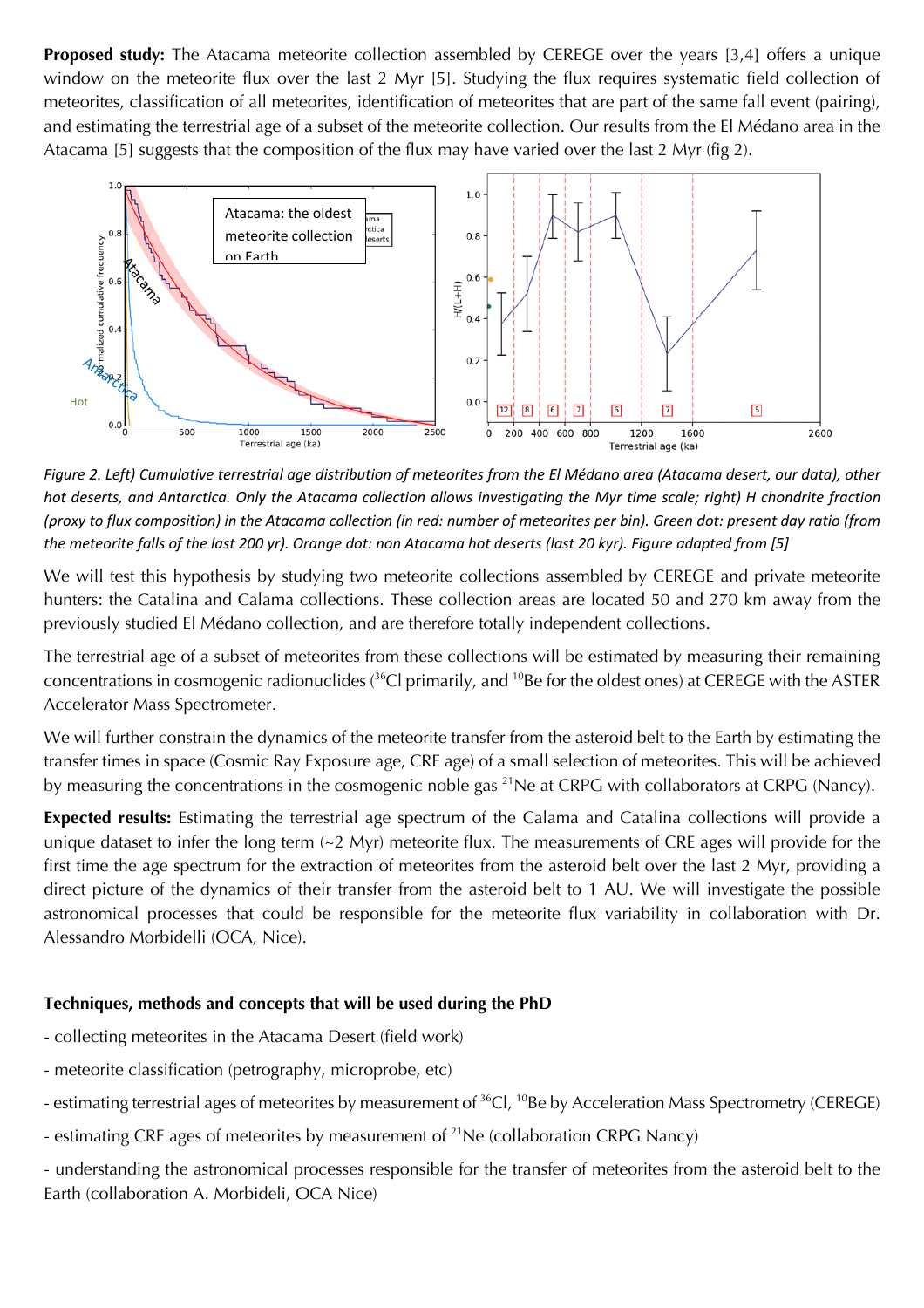**References** : [1] Peucker-Ehrenbrink & Schmitz 2001 ISBN 978-1-4419-88694-8 [2] Halliday+ 1984 Science 4643:1405-1407 [3] Gattacceca+ 2011 MAPS 9:1276-1287 [4] Hutzler+ 2016 MAPS 51:468-482 [5] Drouard+ 2019 Geology 2019 47:673-676.

Détail du Programme finançant la recherche : Fonds propres (crédits acquis précédemment auprès du programme PNP et reportés pour cause de pandémie)

## **Directeurs de thèse proposés**

### **Directeur HDR proposé**

Nom - Prénom : Gattacceca Jérôme Corps : DR1 CNRS Laboratoire : CEREGE **Adresse mail : gattacceca@cerege.fr**

Choix de cinq publications récentes en liaison avec le sujet (étudiants dirigés co-signataires soulignés) :

- Aboulahris M., Chennaoui Aoudjehane H., Rochette P., **Gattacceca** J., Jull A.J.T, Laridhi OuazaaN., Folco L., Buhl S. 2019. Characteristics of Sahara as a meteorite recovery surface. Meteoritics and Planetary Sciences 54 : 2908-2926. doi :10.1111/maps.13398
- Drouard A., **Gattacceca J.**, Hutzler A., Rochette P., Braucher R., Bourlès D., ASTER Team, Gounelle M., Morbidelli A., Debaille V., Van Ginneken M., Valenzuela M., Quesnel Y., Martinez R. 2019. The meteorite flux of the past 2 m.y. recorded in the Atacama Desert. Geology 47 (7) 673-676, doi 10/1130/G45831.1
- **Gattacceca J.**, Valenzuela M., Uehara M., Jull T., Giscard M., Rochette P., Braucher R., Suavet C., Gounelle M., Morata D., Munayco P., Bourot-Denise M., Demory F., Bourlès D. 2011. The densest meteorite collection area in hot deserts: the San Juan meteorite field (Atacama Desert, Chile). Meteoritics & Planetary Sciences 46, 1276-1287.
- Hutzler A., **Gattacceca J.**, Rochette P., Braucher R., CarroB., Christensen E., Cournède C., Gounelle M., Laridhi-Ouazaa N., Martinez R., Warner M., Bourles D. 2016. Description of a very dense meteorite collection area in western Atacama: insight into the long-term composition of the meteorite flux to Earth. Meteoritics & Planetary Science 51:468-482, doi:10.111/maps.12607
- Pourkhorsandi H., **Gattacceca J.**, Rochette P., et al. 2019 Meteorites from the Lut Desert (Iran). Meteoritics and Planetary Sciences, doi 10.1111/maps.13311

#### **Thèses encadrées ou co-encadrées au cours des quatre dernières années**

#### *Toutes soutenues en 3 ans fermes*

Nom : Krämer Ruggiu Lisa Intitulé : Altération aqueuse des météorites : un traceur des circulations d'eau sur les corps extraterrestres Type d'allocation : Ecole Doctorale 251 Date de début de l'allocation de doctorat : 1<sup>er</sup> octobre 2019 Date de soutenance (si la thèse est soutenue) : 18 octobre 2021 Programme finançant la recherche : ANR (Mars Prime, CEREGE), PNP (CEREGE), ERC Solarys (IPAG) Situation actuelle du docteur (si la thèse est soutenue) : post-doc à ULB (Bruxelles) Pourcentage de participation du directeur à l'encadrement en cas de co-direction : 50 %

Nom : Alexis Drouard Intitulé : Détermination des régions sources des météorites Type d'allocation : Ecole Doctorale 352 (Physique et Sciences de la matière) Date de début de l'allocation de doctorat : octobre 2016 Date de soutenance (si la thèse est soutenue) : septembre 2019 Programme finançant la recherche : ANR (FRIPON, LAM/CEREGE), PNP (CEREGE) Situation actuelle du docteur (si la thèse est soutenue) : professeur agrégé (sciences physiques)